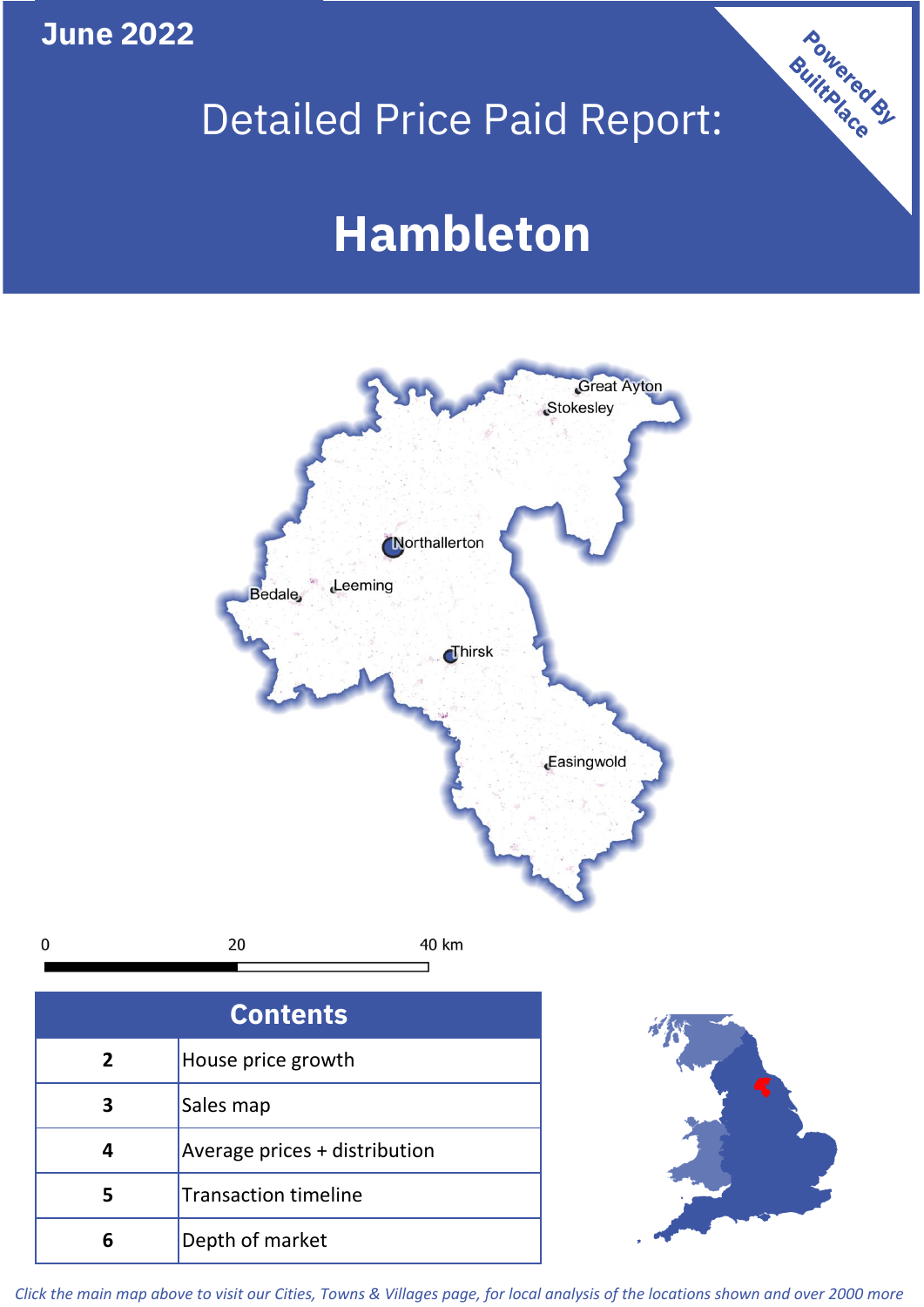## **Headline Data**

|                     | <b>Current level</b> | 3 month  | <b>Annual</b> | '5 vear | 10 year |
|---------------------|----------------------|----------|---------------|---------|---------|
| <b>House prices</b> | £269,678             | 0.7%     | 5.7%          | 22.2%   | 35.0%   |
| <b>Transactions</b> | 1,516                | $-13.6%$ | 6.2%          | 7.0%    | 49.2%   |

## **House Price Growth (April 2022 data)**

#### *Annual Change in House Prices*



House prices in Hambleton grew by 5.7% in the 12 months to April 2022 (based on 3-month smoothed data). By comparison national house prices grew by 10.7% and prices in Yorkshire and The Humber grew by 10.0% over the same period.

Hambleton house prices are now 22.2% above their previous peak in 2007, compared to +33.2% for Yorkshire and The Humber and +52.9% across England.



#### *Year-To-Date Change in House Prices, December to April*

Local prices have grown by 2.1% in 2022 so far, compared to growth of 5.3% over the same period last year.

#### *Source: OS OpenData; UK House Price Index (Contains HM Land Registry data © Crown copyright)*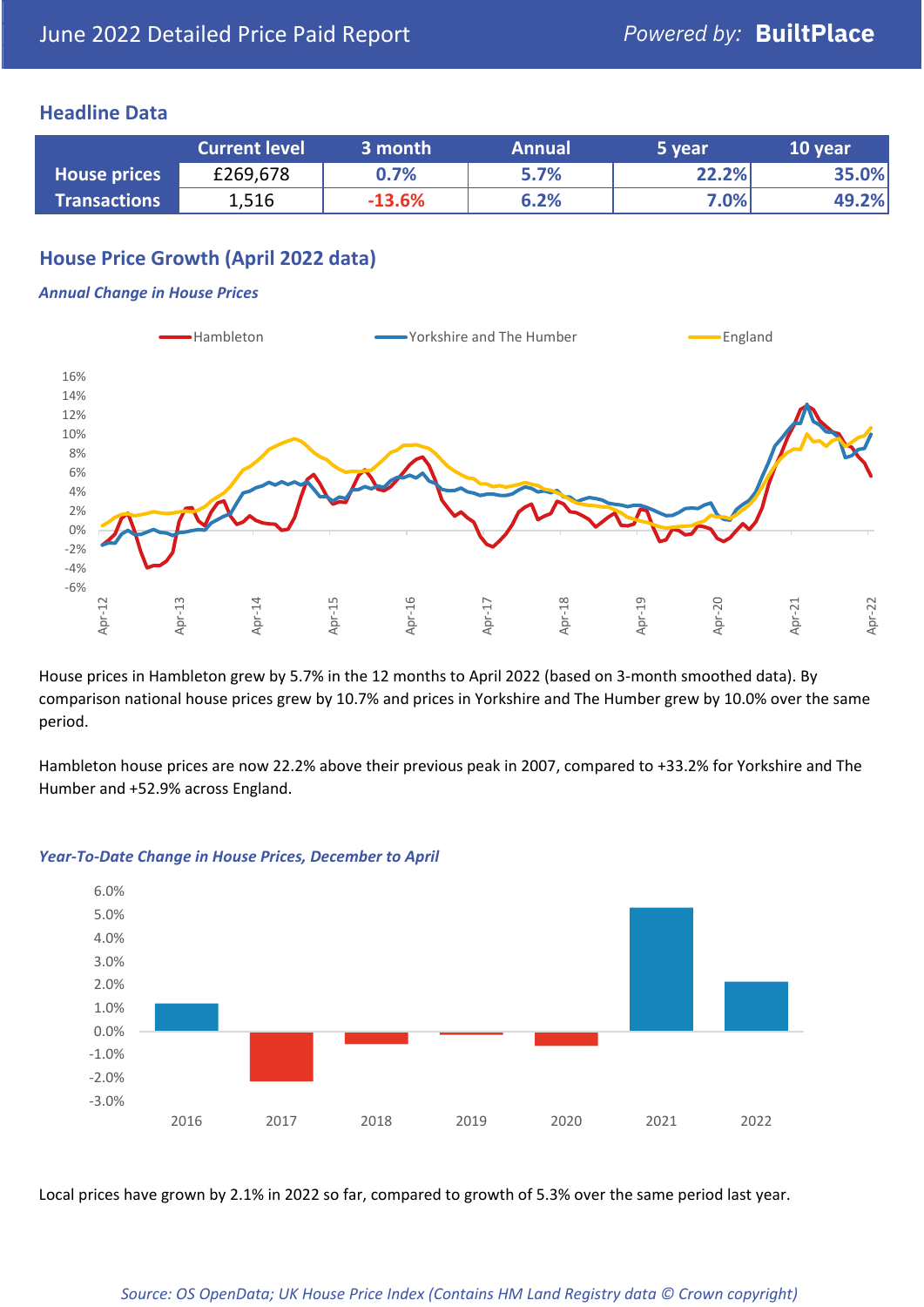## **House Price Map**

*12 months to April 2022*



*Each point is one postcode, coloured by the average value relative to all sales in this local authority (price bands are LA-specific quintiles).*

## **Map Key**

| Min      | <b>Max</b> |                            |
|----------|------------|----------------------------|
| Up to    | £173,000   | 1st quintile / lowest 20%  |
| £173,000 | £225,000   | 2nd quintile               |
| £225,000 | £288,000   | 3rd quintile               |
| £288,000 | £400,000   | 4th quintile               |
| £400,000 | and over   | 5th quintile / highest 20% |

*Source: OS OpenData; UK House Price Index (Contains HM Land Registry data © Crown copyright)*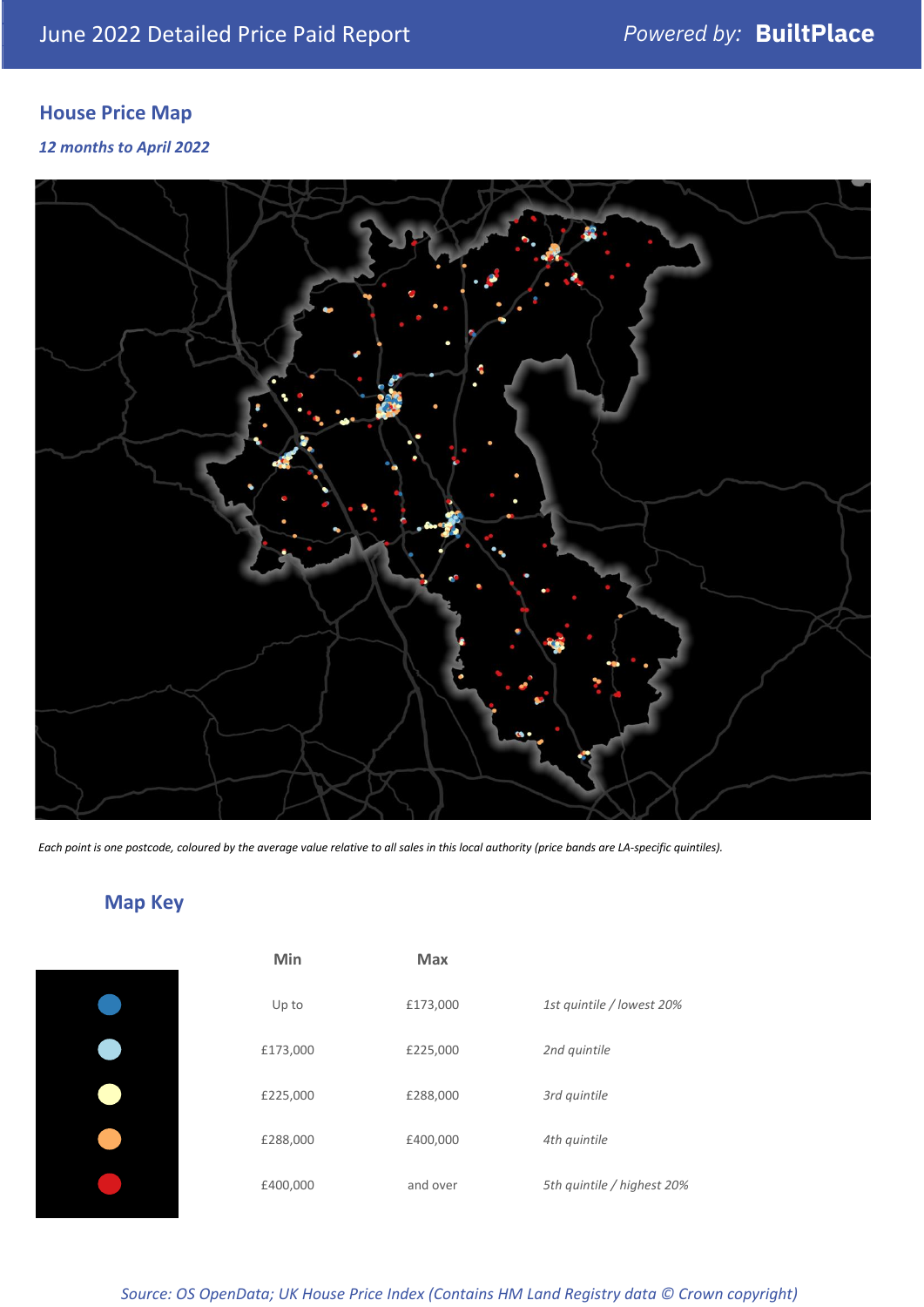## **Average House Price by Property Type**

### *12 months to April 2022*



|                 | <b>New</b>           | <b>Second hand</b> |  |
|-----------------|----------------------|--------------------|--|
| <b>Flat</b>     | No recorded<br>sales | £130,591           |  |
| <b>Terraced</b> | £188,750             | £209,541           |  |
| Semi-detached   | £242,064<br>£211,329 |                    |  |
| <b>Detached</b> | £336,326             | £426,537           |  |

## **House Price Distribution by Year**

*All properties, by price band and calendar year (2020 = year to date)*

|                    | 1997 | 2002 | 2007 | 2012 | 2017 | 2019 | 2020 |
|--------------------|------|------|------|------|------|------|------|
| <b>Under £100k</b> | 74%  | 42%  | 3%   | 4%   | 5%   | 3%   | 3%   |
| £100-200k          | 24%  | 40%  | 47%  | 46%  | 38%  | 27%  | 30%  |
| E200-300k          | 2%   | 14%  | 29%  | 26%  | 32%  | 31%  | 28%  |
| £300-400k          | 0%   | 3%   | 11%  | 13%  | 15%  | 18%  | 16%  |
| £400-500k          | 0%   | 1%   | 6%   | 6%   | 6%   | 10%  | 10%  |
| £500k-1m           | 0%   | 0%   | 3%   | 4%   | 5%   | 10%  | 12%  |
| £1-2m              | 0%   | 0%   | 0%   | 0%   | 0%   | 1%   | 1%   |
| <b>Over £2m</b>    | 0%   | 0%   | 0%   | 0%   | 0%   | 0%   | 0%   |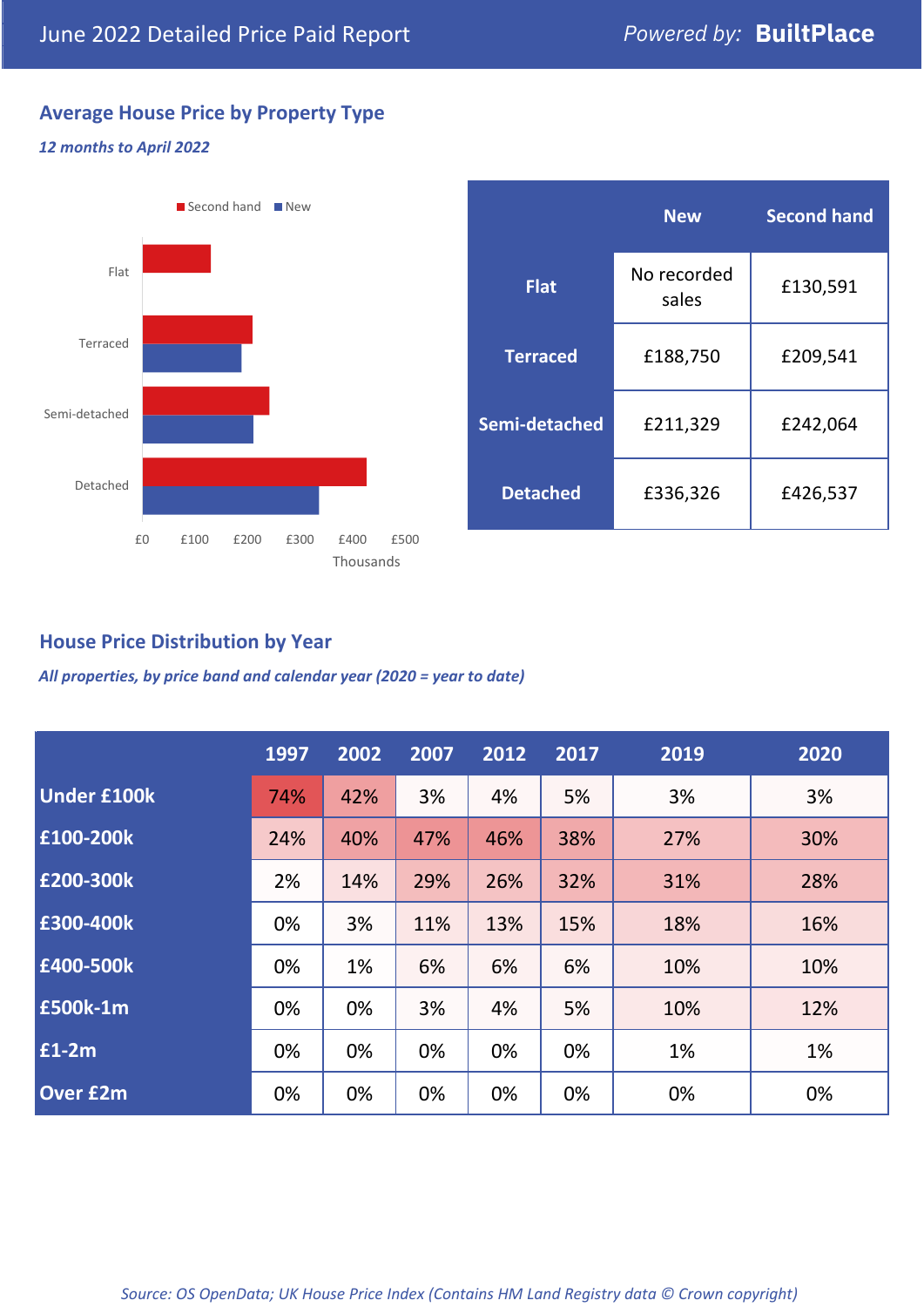## **Transactions (February 2022 data)**

*Annual Transactions, Indexed (2001-05 average = 100)*



There were 1,516 transactions in Hambleton during the 12 months to February 2022. This is 89% of the average from 2001-05 and suggests activity is below pre-downturn levels.

Transactions in Hambleton have grown by 3.1% since 2014, compared to changes of -0.1% for Yorkshire and The Humber and -7.7% for England.



#### *Cash and New Build Sales as % of Total, by Year*

*Note: The data on this page EXCLUDES transactions identified as transfers under a power of sale/repossessions, buy-to-lets (where they can be identified by a mortgage), and transfers to non-private individuals - i.e. it comprises only Land Registry 'A' data.*